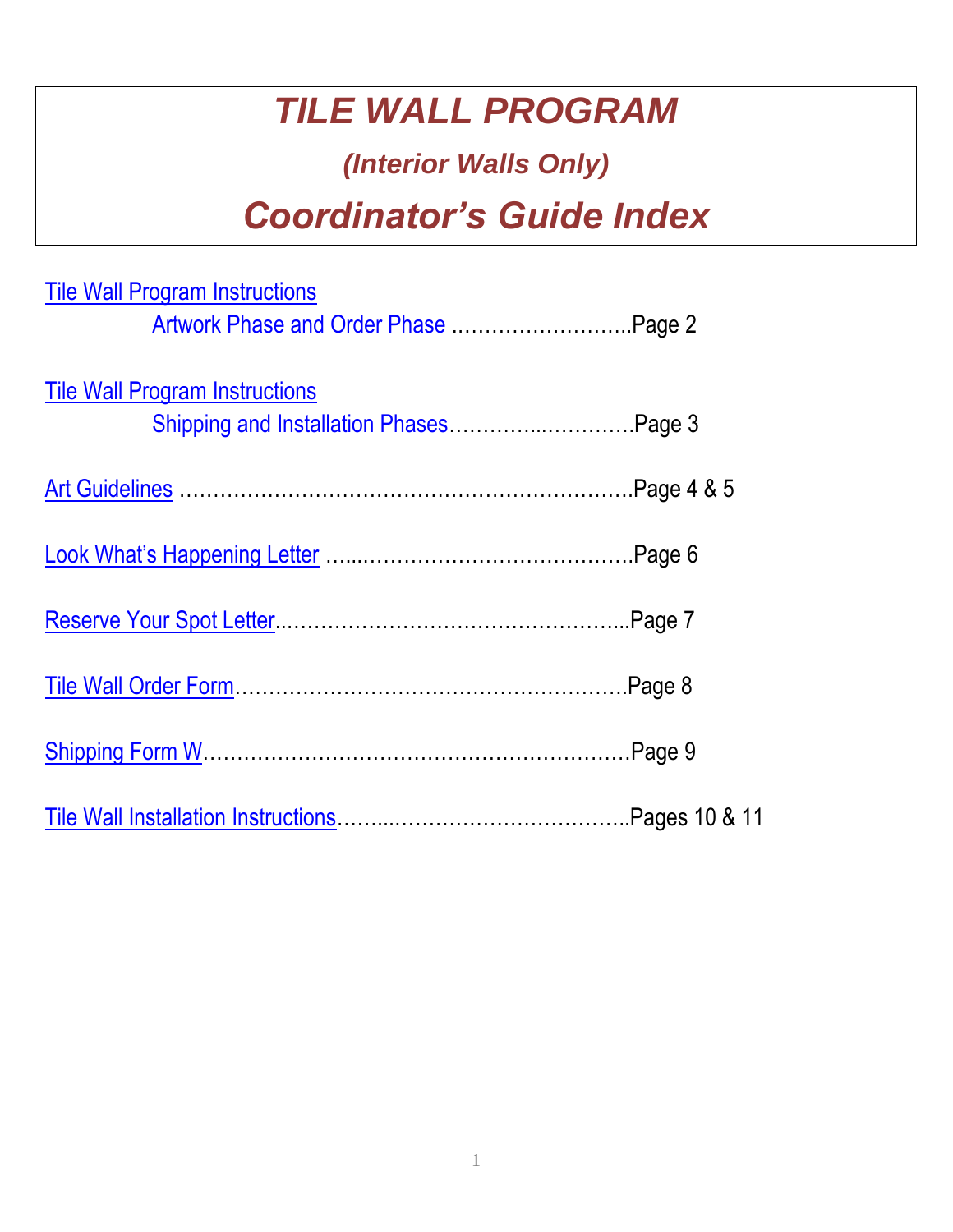### <span id="page-1-0"></span>**TILE WALL PROGRAM INSTRUCTIONS**

## **ARTWORK PHASE**

- 1. Use the appropriate artwork paper for the selected tile size. For the 6" x 8" tiles, 8  $\frac{1}{2}$ " x 11" paper should be used. For the 4  $\frac{1}{4}$ " x 4  $\frac{1}{4}$ " and 6" x 6" tiles, 8  $\frac{1}{2}$ " x 8  $\frac{1}{2}$ " paper should be used. This will ensure that the images are of the correct proportion when reproduced onto the tiles. The appropriate paper has been included in your display kit.
- 2. Students begin creating the artwork in class. Follow the enclosed **Art Instructions** carefully to ensure optimum results. BE SURE THAT THE STUDENT NAME, GRADE AND CLASS IS MARKED ON THE BACK OF EACH PIECE OF ARTWORK.
- 3. Announce the program. Promote the program in daily school announcements, weekly or monthly school newsletters and in school assemblies. A Look What's Coming Letter has also been developed and included on page 6 of this guide. If you are promoting the program to the parents & students (i.e., asking the parents or students to purchase a tile for the wall), then it is very important that you send a copy of this letter home. **The Look What's Coming Letter** provides details on the program and also serves to eliminate confusion when the families receive their packets and order forms later in the program. This letter should be sent out approximately 2 weeks before the parent packages are sent home.

## **ORDER PHASE**

- 4. If this program is being promoted to the parents and students, then a parent package should be assembled for each student and sent home. This parent package should include:
	- a. Original Artwork
	- b. Dear Family Letter with Permission Form. A master Dear Family Letter has been provided. You may use this master or create your own letter. If you are using our master, please fill out the Dear Family Letter completely and carefully check the information contained in the letter for accuracy.
	- c. Full Color Flyer (provided by Original Works if needed)
	- d. Order Form (if needed)
- 5. Send all parent packages home. Be sure to remind students of the timeframe they have for returning their orders to the school.
- 6. When the orders are returned to the school they should include:
	- a. Original Artwork.
	- b. Completed & signed Permission Form.
	- c. Order Form (if applicable)
	- d. Payment. Be sure to check each order form and payment amount for accuracy. The payment should be made out to the school and *not* to Original Works.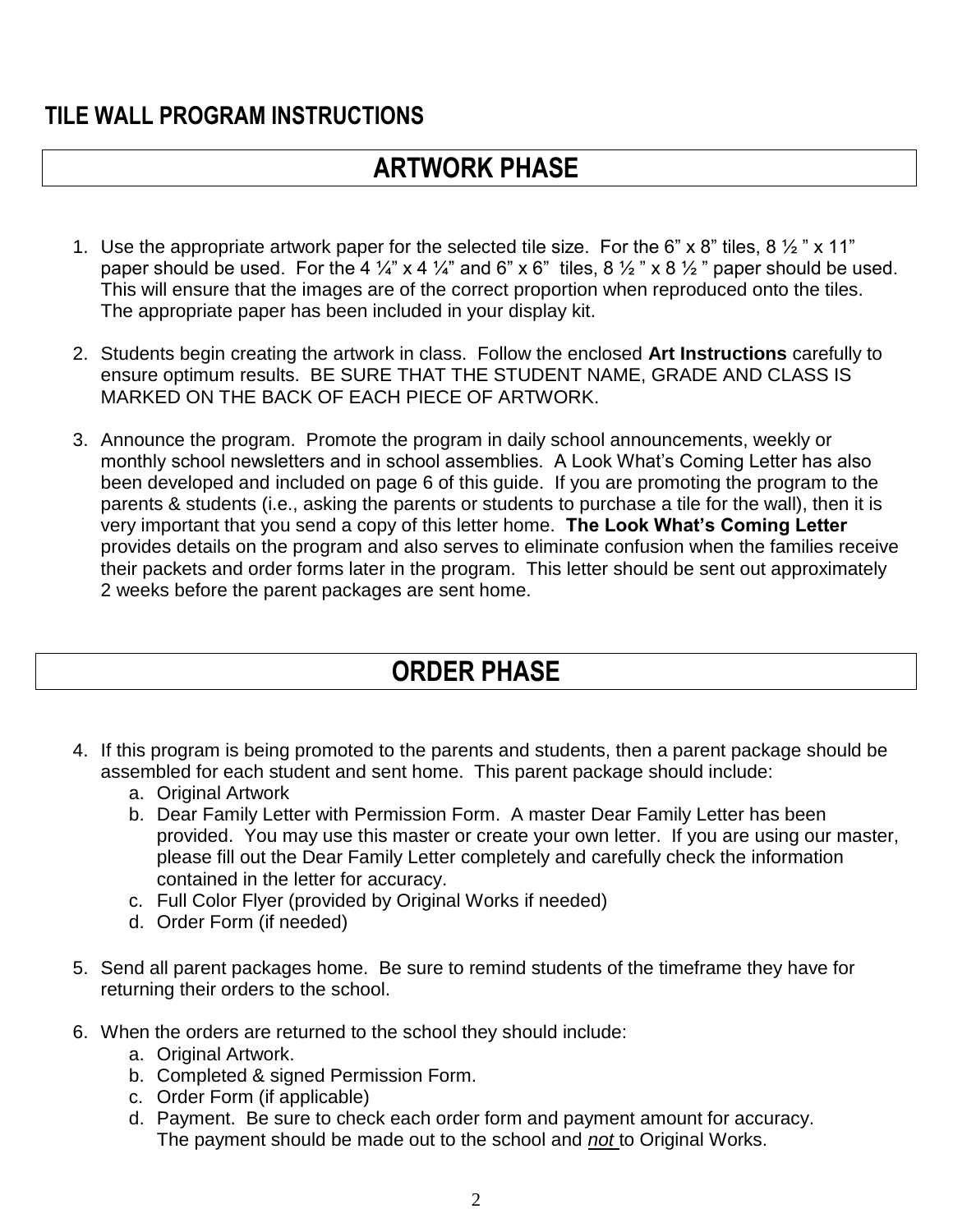### <span id="page-2-0"></span>**TILE WALL PROGRAM INSTRUCTIONS, cont'd**

## **SHIPPING PHASE**

- 7. Separate the artwork, orders and payments. Tape the Order Form, if applicable, on the back of the artwork. Organize the artwork into a folder or folders. If you have a large number of participants, you may want to separate the artwork into multiple folders by grade or class.
- 8. Complete Shipping Form "W". This form must be sent in with the artwork and your payment. Please generate a single check for the total order made payable to **Original Works**. Appropriate shipping & handling charges will be invoiced with the completed order. Blank tiles may also be purchased and used as a border or to fill in empty spaces in the wall. Consult Shipping Form "W" for pricing and ordering details. Wrap in a plastic bag(s) to protect during shipping.
- 9. Use a **traceable carrier** to send artwork/orders to Original Works (**UPS, Fed Ex**, etc.) in a padded envelope or box suitable for the number of artwork/orders enclosed.

## **INSTALLATION**

10.**Tiles are for installation in interior walls only**. Original Works will not warrant the performance of tiles installed in an exterior wall, exterior walkway, breezeway or other exterior structure. To avoid potentially scratching the tile surface when installing, use of sandless grout is strongly recommended. Please consult the Tile Wall Installation Instructions on pages 10 & 11 for complete details.

**QUESTIONS?** Call your sales representative or customer service at **1-800-421-0020 .**To access downloadable forms, lesson plans and other program information, click on the following link and enter the password **CCC1314** (password must be in all capital letters) **[http://www.originalworks.com/customer-care/.](http://www.originalworks.com/customer-care/)**

Back to Index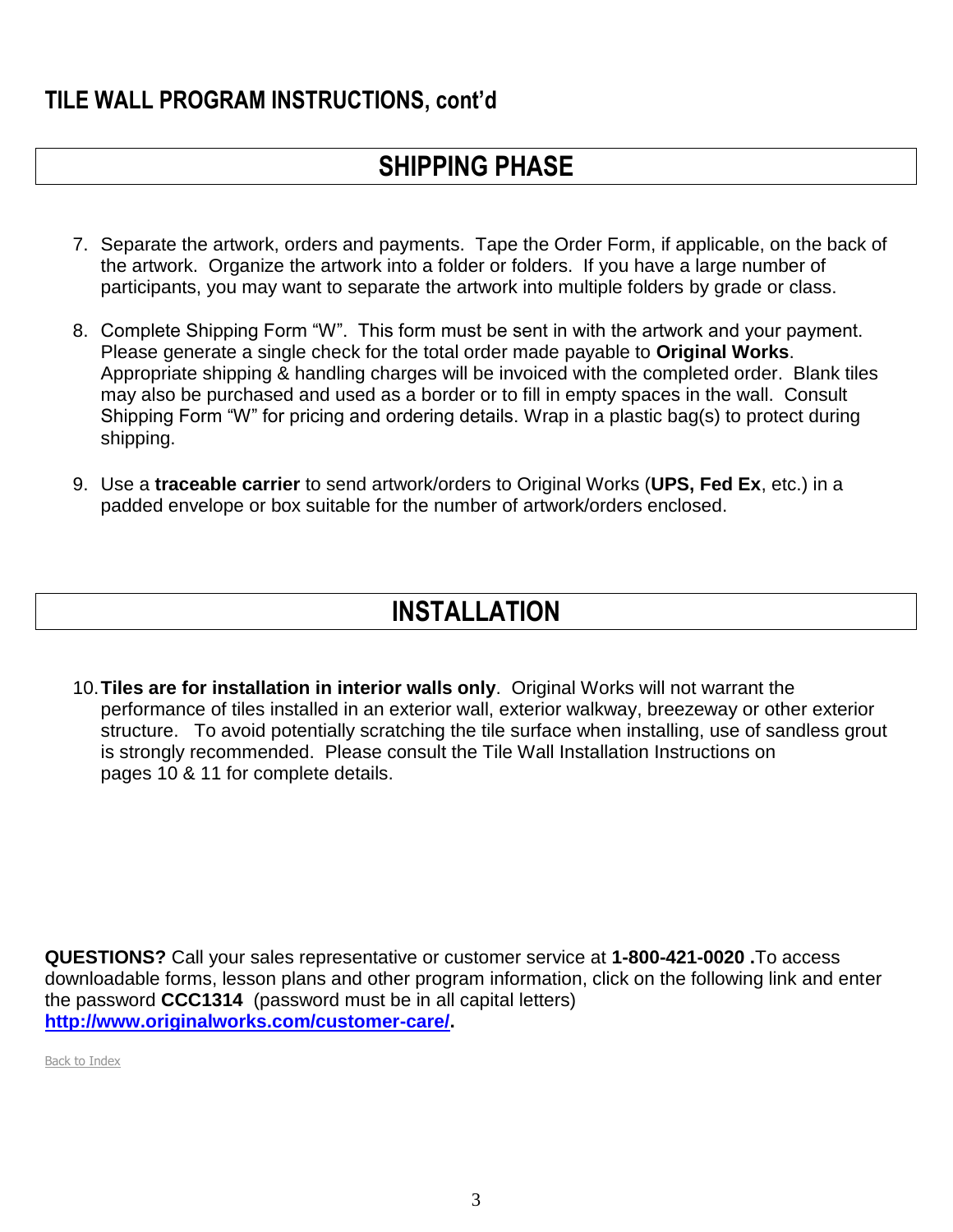## **ARTWORK GUIDELINES**

<span id="page-3-0"></span>Providing you and your families with the very best reproduction possible.

These guidelines have been developed throughout our 24 years of experience. If you read *anything* in this guide, please make sure that it is these two pages. This will help to ensure a successful program.

### **All About the Paper**

We supply high quality art paper in the correct size and weight. This paper showcases the artwork to its best advantage. We ask that you use this *free* paper to create the art for this one project. Substituting construction paper or other paper that is not of the same quality can cause problems:

- **Construction paper does not always reproduce true to color.** Blues will be purple, blacks could be green, reds could be pink, etc. Please save that paper for other projects, and use the paper we send for this project.
- **Paper that is too large or too small will not reproduce correctly**. Unfortunately, it will be returned with instructions to correct the error and resubmit the art for processing.

### **The Art Media Makes the Difference!**

These proven media can be used to create great artwork and ensure the success of the program:

- **Markers.**
- **Tempera Paints & Intense Water Colors**.
- **Crayons.**
- **Oil Pastels** (Fixative must be applied).
- **Paper Collages.**
- **Themes that artists will enjoy** and that look great on finished products.

Select from our 30+ lesson plans or use your own for this special project!

- **Bright, bold colors that fill the entire space.** Finish off the artwork with great colored borders!
- **Be sure** to write each child's name, class & grade on the *back* of the artwork in pencil. Also mark the top of each artwork by placing a "T" on the *back* of the paper in pencil.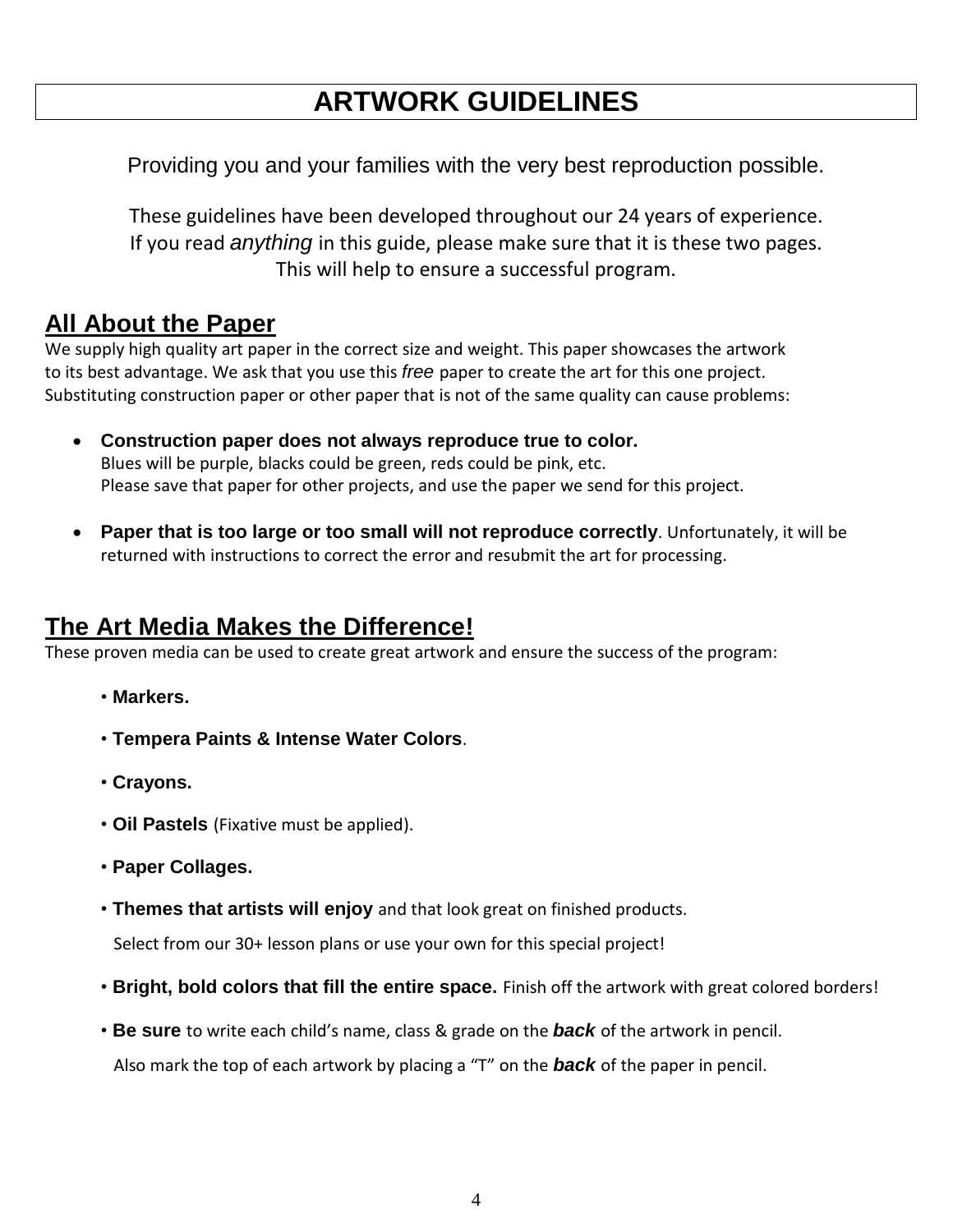### **Please Avoid …**

- **1. Fluorescent Colors**. They do not reproduce with the vivid brightness of other mediums like markers or paint. Pinks may reproduce as purples and vice versa, orange could reproduce as brown, etc.
- **2. Metallic Art Media** (paints, markers, paper, etc.) are often not true to color on final reproductions. Gold's will be dull yellow. Bronze and copper will be green tinged. Silver could be dull gray, purple or even black.
- **3. Chalk and Oil Pastels** –are messy and can smudge, making details fuzzy and less defined. If you choose to use these art media, they **MUST** be sprayed with a fixative such as **Krylon #1306 Matte Fixative** or we will need to return the artwork unprocessed.
- **4. Playing on the edge**  Printed words, names, dates, etc that are printed at the edge of the artwork may be trimmed or cropped off the picture and lost during reproduction. This is especially true with full bleed products where the picture actually wraps around the edge of the product.

### **All important artwork details MUST BE at least 1" from the edge of the paper**

At Your Own Risk – If you choose to submit artwork using these mediums, please be advised that you do so *at your own risk*. Refunds will not be provided, and reruns will be done at your cost.

### **Prohibited Items** (to avoid family disappointment)

**Glitter, abrasives, copyright material, trademarked material or 3D objects such as cotton balls, googly eyes, foam cutouts cannot be used on artwork submitted for this program.**

**Glitter** – Whether it is sprinkled on, or incorporated into glue, paint or inks, this product causes all kinds of machine problems and equipment failure. As with the metallics outlined above, it also may not reproduce correctly on the finished product. Therefore we must insist – *no glitter, please.*

**Abrasives** – Sand, salt, globs of glue, paste and other materials create scratches on our equipment. These scratches then show on the pictures, making for unhappy parents. Please help us to keep everyone happy and save the abrasives for a different art project.

**Don't Make Us Do It** - Artwork that arrives containing one or more of these media, will unfortunately have to be returned without being processed. **There are no exceptions to this policy.**

~Please adhere to our quidelines to ensure that YOUR families are not disappointed~

If you have any questions or require clarification on our artwork policies, please do not hesitate to call or e-mail our Customer Service Department at 800-421-0020 or cs@originalworks.com.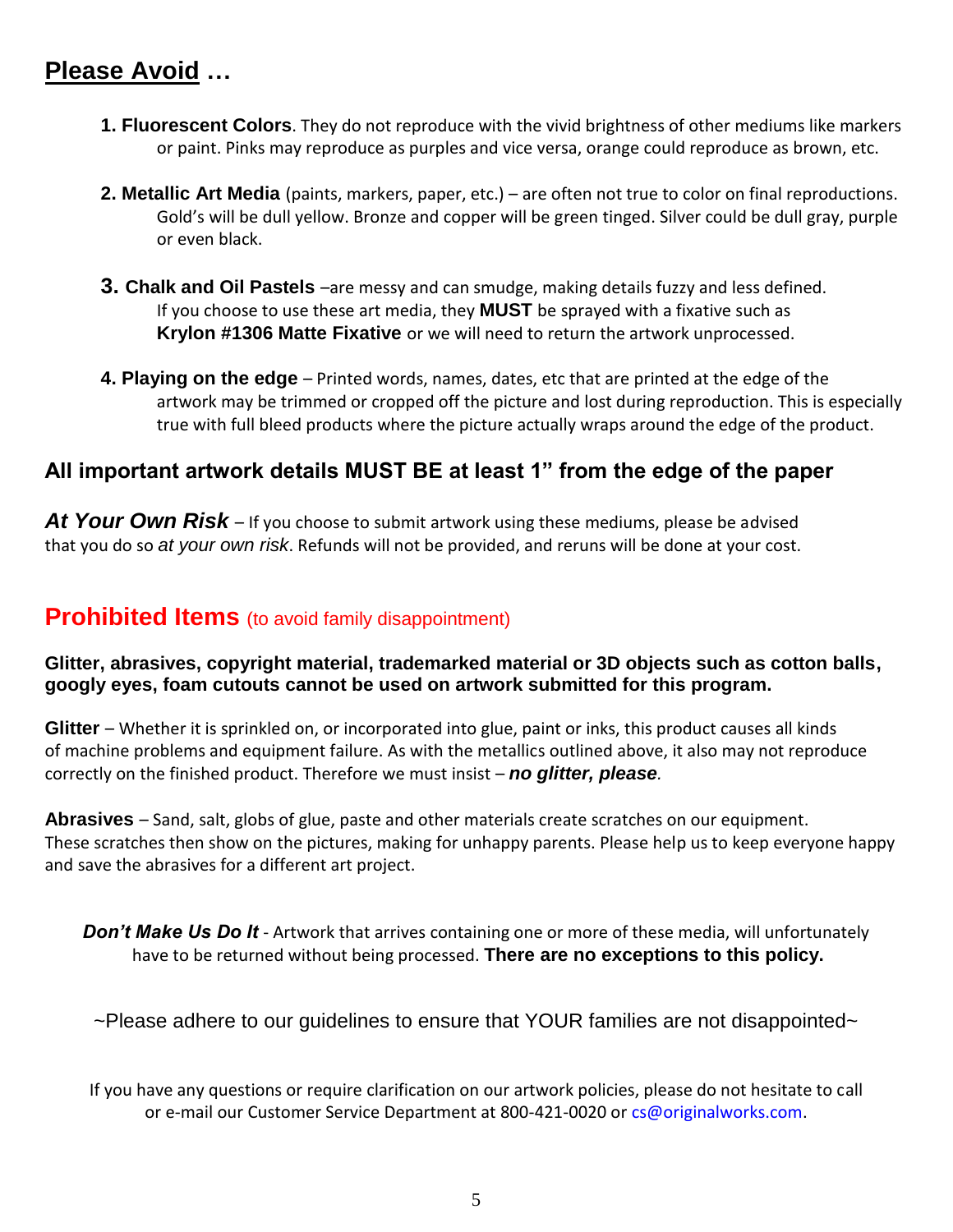# <span id="page-5-0"></span>**LOOK WHAT'S HAPPENING AT OUR SCHOOL!**

Dear Family:

This is to let you know that our school will soon be offering you a special opportunity to turn your child's very own artwork into a full-color ceramic tile that will be permanently installed in a wall of the school.

Your child will have fun creating artwork in school, using the regular school curriculum as the basis for their work of art. An information packet containing a color flyer, order form, project description and your child's work of art will be sent home in the next few weeks. When it arrives please take a few minutes to review the information. We hope you will be able to take advantage of this very special opportunity.

We are excited about this event and hope that you will be too. Look for more information coming soon!

# **LOOK WHAT'S HAPPENING AT OUR SCHOOL!**

Dear Family:

This is to let you know that our school will soon be offering you a special opportunity to turn your child's very own artwork into a full-color ceramic tile that will be permanently installed in a wall of the school.

Your child will have fun creating artwork in school, using the regular school curriculum as the basis for their work of art. An information packet containing a color flyer, order form, project description and your child's work of art will be sent home in the next few weeks. When it arrives please take a few minutes to review the information. We hope you will be able to take advantage of this very special opportunity.

We are excited about this event and hope that you will be too. Look for more information coming soon!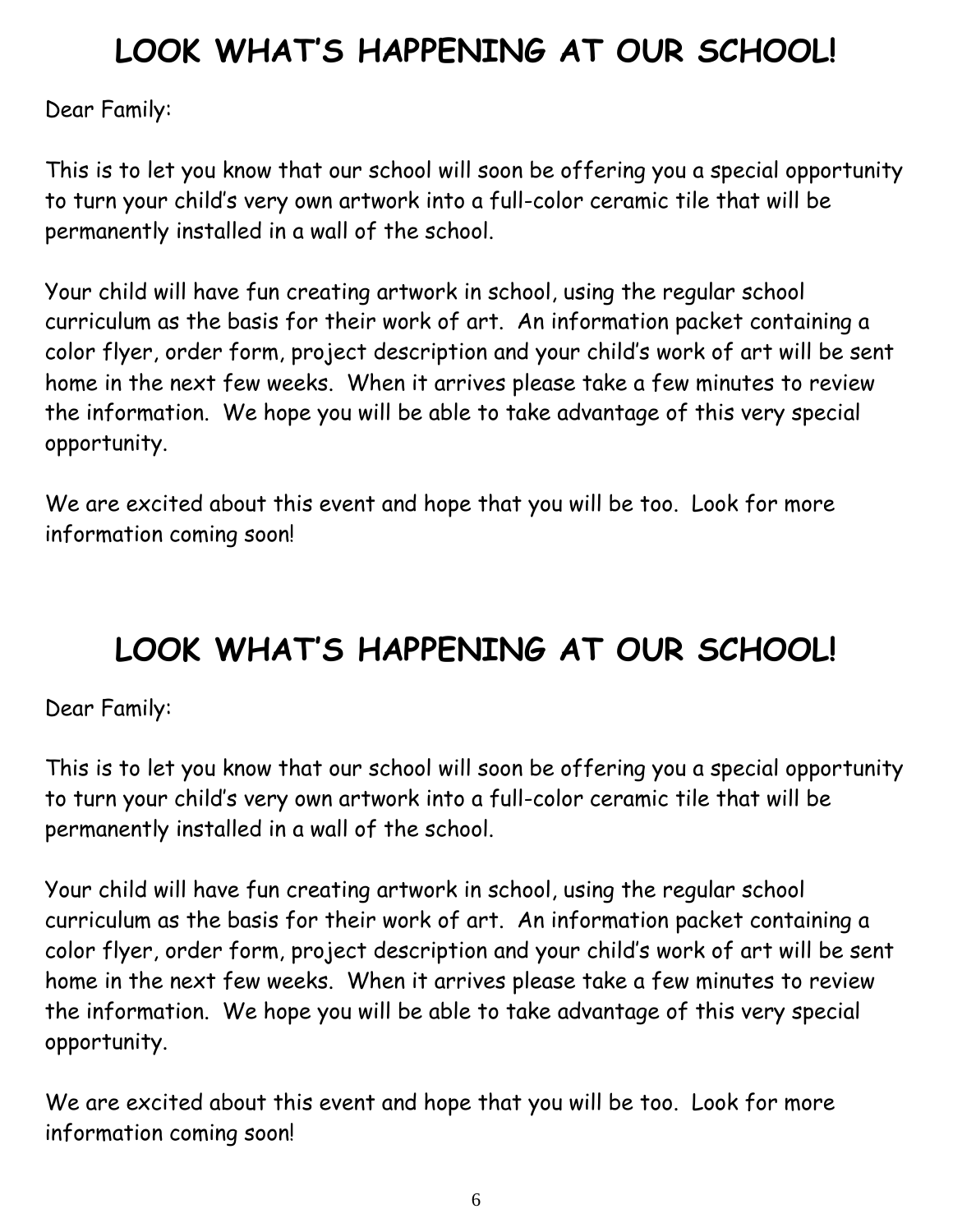# <span id="page-6-0"></span>**RESERVE YOUR SPOT ON OUR WALL**

Dear Family:

We are inviting you to take advantage of a truly unique opportunity to have a reproduction of your child's artwork permanently installed at our school. We will be constructing a new tile wall consisting of ceramic tiles of a \_\_\_\_\_\_\_\_\_\_ dimension. Each tile will feature a piece of our student's artwork.

Artwork for this project has been created in class and is enclosed along with a full color flyer describing the tile wall. If you are interested in ordering a tile featuring your child's very own artwork, then please do the following:

1.) Complete and sign the Tile Wall Order Form at the bottom of this page.

- 2.) Make check payable to\_\_\_\_\_\_\_\_\_\_\_\_\_\_\_\_\_\_\_\_\_\_\_ in the amount of **\$**\_\_\_\_\_\_\_\_\_.
- 3.) Return the signed release form, payment, artwork and order form ( if applicable)to the school no later than \_\_\_\_\_\_\_\_\_\_\_\_\_\_\_\_\_\_\_\_.

For further information on this exciting new project, feel free to contact \_\_\_\_\_\_\_\_\_\_\_\_\_\_\_\_\_\_\_\_\_\_\_\_ at \_\_\_\_\_\_\_\_\_\_\_\_\_\_\_\_\_. We look forward to having your child's work of art permanently displayed in our school.

---------------------------------------------------------------------------------------------------------

## **TILE WALL PERMISSION FORM**

Student Name:\_\_\_\_\_\_\_\_\_\_\_\_\_\_\_\_\_\_\_\_\_\_\_\_\_\_\_\_\_\_\_ Grade & Teacher:\_\_\_\_\_\_\_\_\_\_\_\_\_\_\_\_\_

Parent Name:\_\_\_\_\_\_\_\_\_\_\_\_\_\_\_\_\_\_\_\_\_\_\_\_\_\_\_\_\_\_\_\_

Home Phone:

 $\Box$  YES! I would like to participate in this exciting school project. Please reserve a tile in your wall featuring my child's artwork. Enclosed is my payment and the artwork to be used in the tile wall.

(Parent/Guardian Signature)

 $\overline{\phantom{a}}$  , and the contract of the contract of the contract of the contract of the contract of the contract of the contract of the contract of the contract of the contract of the contract of the contract of the contrac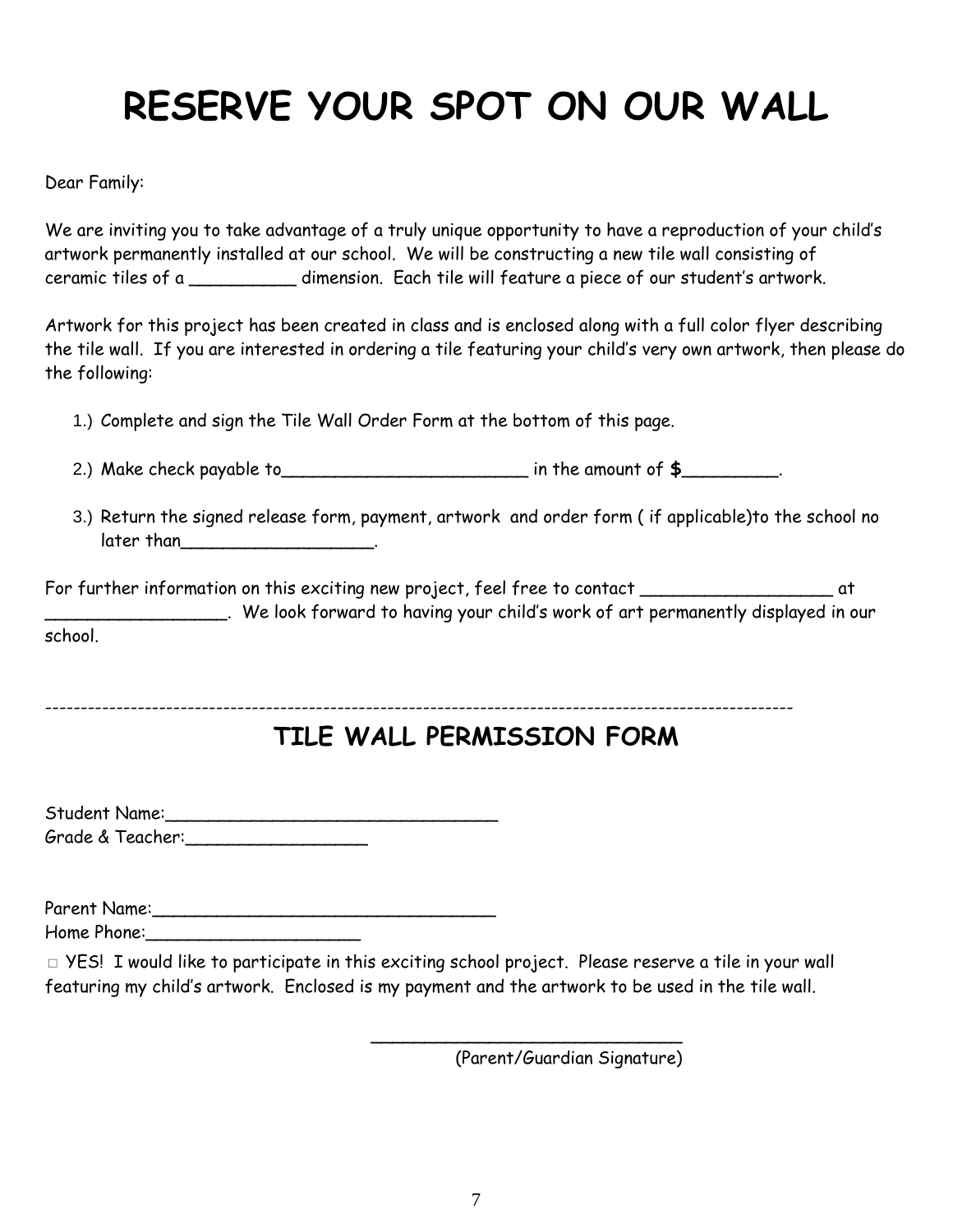#### <span id="page-7-0"></span>ORDER FORM

|                                       | <b>ORDER FORM</b>                          |                 |            |
|---------------------------------------|--------------------------------------------|-----------------|------------|
| Original Works                        | School                                     | Grade & Teacher |            |
|                                       | Student Name (First & Last)<br>Parent Name |                 | Home Phone |
| 800-421-0020<br>www.originalworks.com | Street                                     | City            | State/Zip  |

#### **TILE WALL**

| <b>PRODUCT</b> | QUANTITY   PRICE/EA   TOTAL \$ |  |
|----------------|--------------------------------|--|
| Ceramic Tile   |                                |  |
|                |                                |  |
|                | TOTAL \$ AMOUNT                |  |

#### ORDER FORM

School Grade & Teacher

Original Works



#### 800-421-0020 www.originalworks.com

| Parent Name |      | Home Phone |
|-------------|------|------------|
|             |      |            |
| Street      | City | State/Zip  |
|             |      |            |

| .              |                                |  |  |  |  |  |
|----------------|--------------------------------|--|--|--|--|--|
| <b>PRODUCT</b> | QUANTITY   PRICE/EA   TOTAL \$ |  |  |  |  |  |
| Ceramic Tile   |                                |  |  |  |  |  |
|                |                                |  |  |  |  |  |
|                | TOTAL \$ AMOUNT                |  |  |  |  |  |

#### ORDER FORM



| School                      | Grade & Teacher |            |
|-----------------------------|-----------------|------------|
| Student Name (First & Last) |                 |            |
| Parent Name                 |                 | Home Phone |
| Street                      | City            | State/Zip  |
|                             |                 |            |

### **TILE WALL**

<span id="page-7-1"></span>

| <b>PRODUCT</b> | QUANTITY   PRICE/EA   TOTAL \$ |  |
|----------------|--------------------------------|--|
| Ceramic Tile   |                                |  |
|                |                                |  |
|                | TOTAL \$ AMOUNT                |  |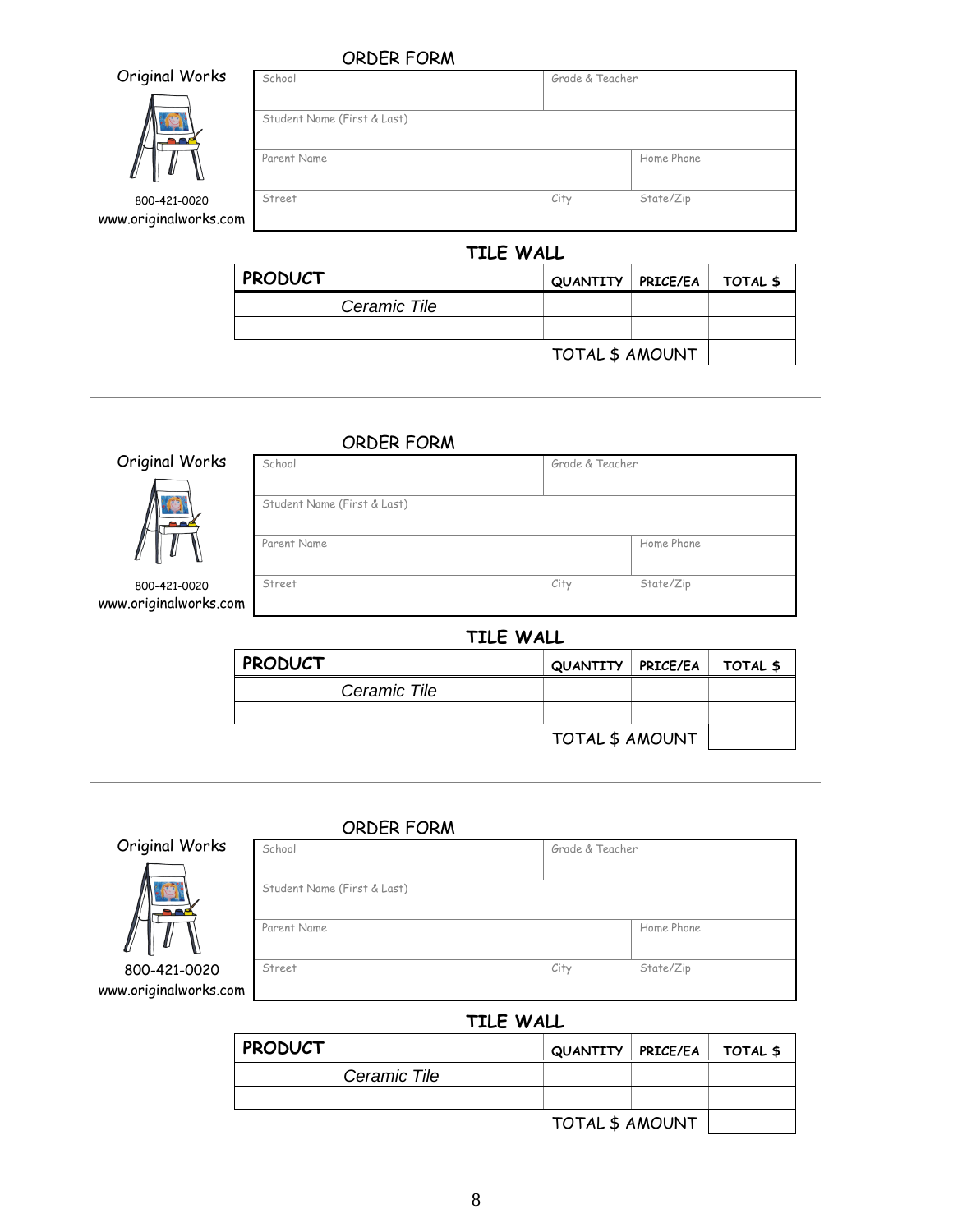## **Shipping Form W**

#### **INTERNAL USE ONLY:**

CODE: RECEIVED BY: DATE: \_\_\_\_\_\_\_

## **TILE WALL ARTWORK SHIPMENT**

This Form MUST accompany your order.

| Organization Name:<br><b>Organization Address:</b>                                                                                                                                                                                                                                                                                                                                                                                                                                                                                                                                             |          |         |                                                                                           |          |        |
|------------------------------------------------------------------------------------------------------------------------------------------------------------------------------------------------------------------------------------------------------------------------------------------------------------------------------------------------------------------------------------------------------------------------------------------------------------------------------------------------------------------------------------------------------------------------------------------------|----------|---------|-------------------------------------------------------------------------------------------|----------|--------|
|                                                                                                                                                                                                                                                                                                                                                                                                                                                                                                                                                                                                |          |         |                                                                                           |          |        |
| <b>Tile Sizes &amp; Cost</b>                                                                                                                                                                                                                                                                                                                                                                                                                                                                                                                                                                   | Quantity | Cost    | <b>Blank Tiles</b>                                                                        | Quantity | Cost   |
| 6" x 8" Ceramic Tile<br>w/Full Color Image                                                                                                                                                                                                                                                                                                                                                                                                                                                                                                                                                     |          | \$12.25 | $6" \times 8"$<br><b>Blank Ceramic Tile</b>                                               |          | \$6.25 |
| 4 1/4" x 4 1/4" Ceramic Tile<br>w/Full Color Image                                                                                                                                                                                                                                                                                                                                                                                                                                                                                                                                             |          | \$6.00  | 4 1/4" x 4 1/4"<br><b>Blank Ceramic Tile</b>                                              |          | \$3.25 |
| 6" x 6" Ceramic Tile<br>w/Full Color Image                                                                                                                                                                                                                                                                                                                                                                                                                                                                                                                                                     |          | \$12.00 | 6" x 6" Ceramic Tile<br><b>Blank Ceramic Tile</b>                                         |          | \$5.25 |
| Blank tiles may be purchased and used as borders or to fill in empty spaces within the wall. Please indicate quantity<br>required on this form.<br>Number of Artworks: Number of Classes:<br>Check Enclosed: # _____________ Check Amount: \$ ______________<br>Please note any week days within the next month that school will be closed:                                                                                                                                                                                                                                                    |          |         |                                                                                           |          |        |
| Tiles are for installation in interior walls only. Original Works will not warrant the performance of tiles installed in an exterior<br>wall, exterior walkway, breezeway or other exterior structure. To avoid potentially scratching the tile surface, we strongly recommend<br>the use of sandless grout when installing the tiles. Artwork for 6" x 8" tiles should be 8 $\frac{1}{2}$ " x 11". Artwork for 4 $\frac{1}{4}$ " x 4 $\frac{1}{4}$ " and 6" x 6" tiles<br>should be $8\frac{1}{2}$ x $8\frac{1}{2}$ . A 6.5% charge will be added to all orders to cover shipping & handling. |          |         |                                                                                           |          |        |
| TAX STATUS: If your school is in CA, CO, FL, GA, MD, MI, NC, NJ, NY, SC, TN, TX, UT or VA, Please review the following and check<br>the appropriate box:                                                                                                                                                                                                                                                                                                                                                                                                                                       |          |         | PLEASE CONSULT YOUR BUSINESS OFFICE FOR YOUR LOCAL SALES TAX STATUS AND SCHOOL TAX POLICY |          |        |
| □ We are TAX EXEMPT and our tax exempt form is attached or will be faxed or mailed. We understand that without a tax exempt form on<br>file, that we will be charged sales tax.                                                                                                                                                                                                                                                                                                                                                                                                                |          |         |                                                                                           |          |        |
| $\Box$ Purchases made by this organization are TAXABLE. We will be charged tax based on the SCHOOL COST of the products.                                                                                                                                                                                                                                                                                                                                                                                                                                                                       |          |         |                                                                                           |          |        |

**It is the responsibility of the school or organization to increase the PRICE TO FAMILIES to cover any tax liability.** Send to: Original Works, 54 Caldwell Rd, Stillwater, NY 12170

Visit the Customer Care Center a[t http://www.originalworks.com/customer-care/](http://www.originalworks.com/customer-care/) for additional forms and answers to commonly asked questions. Back to Index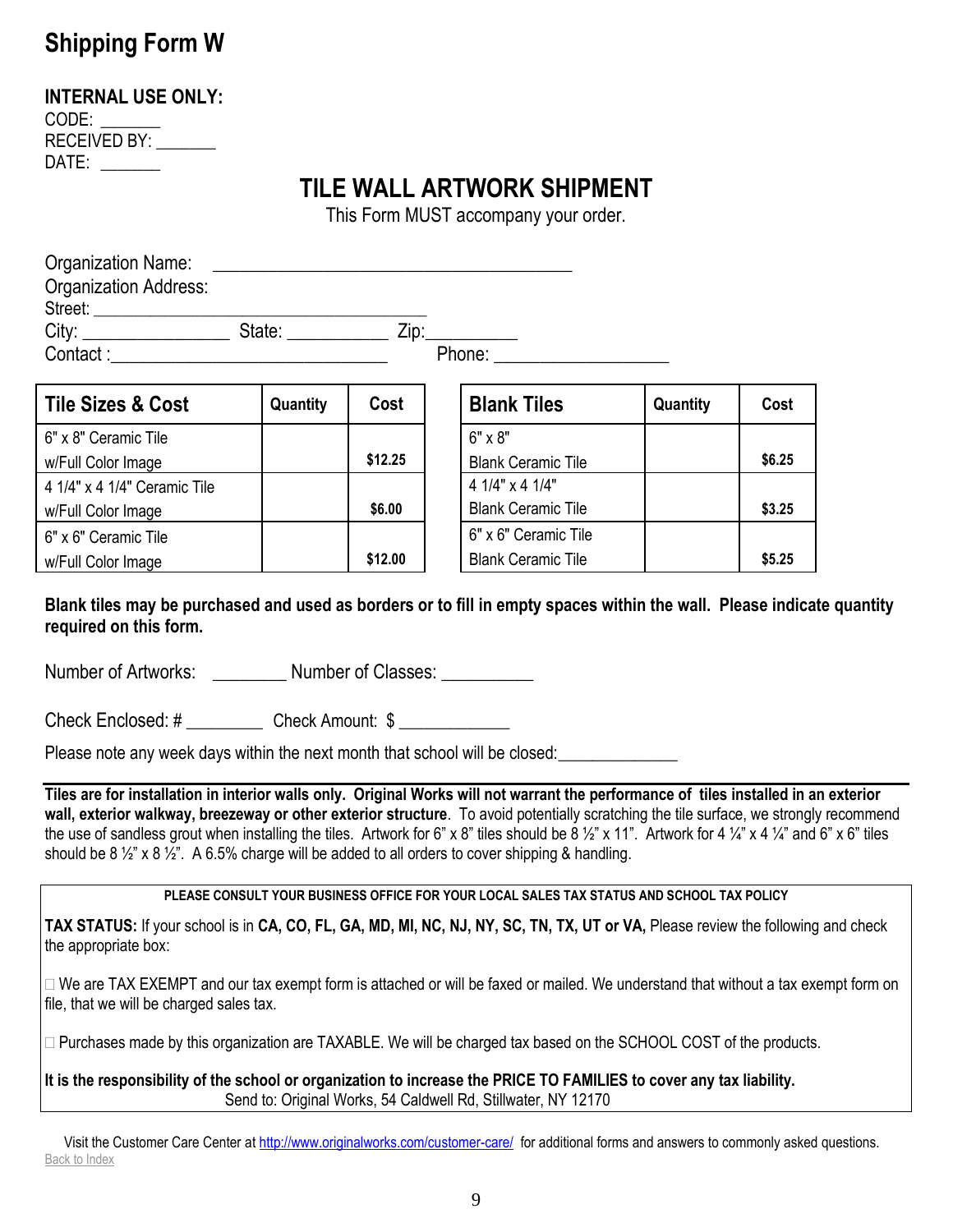# <span id="page-9-0"></span>**TILE WALL INSTALLATION INSTRUCTIONS (Interior walls only)**

The following instructions are designed to provide a guideline for successful installation of your tile wall. We strongly recommend that you use a qualified tile installer to install your tile wall. Careful installation will insure the life of your product. Original Works will not be held liable for tiles that are damaged or broken during the installation process.

Use of non-abrasive (**sandless**) grout is strongly recommended to ensure no scratching of the tile occurs during the installation step.

INSTALLATION

Step 1: Use a notched spreader (normally supplied with the tile adhesive) to apply the adhesive evenly over the surface to be tiled. The ridges in the adhesive allow for positioning and bedding of the tiles. Cover an area of about  $1m \cdot (1yd \cdot)$  at a time, to prevent the adhesive from drying out.

Step 2: Start with the first tile in the bottom most left hand corner by pressing it until it is firmly fixed. Continue by adding the tiles to the right side, building out one row at a time. Continue with successive rows of tiles until the whole area has been built up, applying new adhesive as and when required. Periodically, use a damp sponge to wipe any excess adhesive from the surface of the tiles.

Back to Index